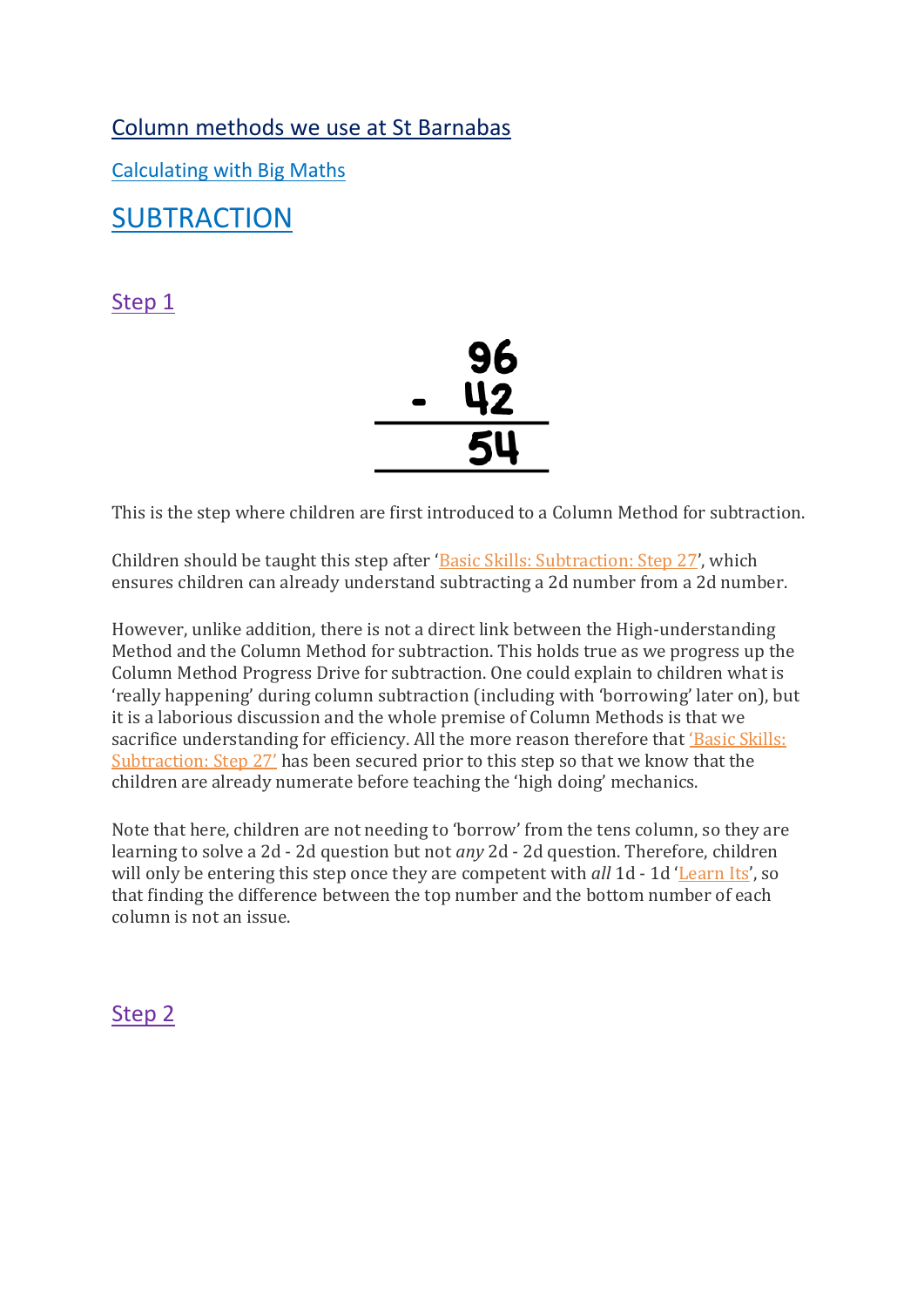

Here the pupil is faced with questions where they can not simply 'go down the columns' as they now come across situations where the units digit in the bottom number is larger than the units digit in the top number.

The new skill for the child to master here is to reduce the tens digit on the top number by 1 (by crossing through the original tens digit and writing a new tens digit reduced by 1, and then writing a mini 1 next to the units digit, thereby creating a mini-tens column within the units column). This is done so that we can now go down the units column and subtract the bottom digit successfully!

It is a very wordy process to explain, so repeated modelling / supporting is the best way forward. It becomes even more wordy if one wishes to explain to the learner what is really happening (of course what has really happened is that we have 'borrowed 10' from the tens digit of the top number). Every child should have completely mastered this skill at this step before moving on as it will be used again and again in future steps.

It is worth providing two key points to the children. The first point is to remind the children that they must 'Remember To...' reduce the tens digit by 1 (noting that it is always a reduction of 1) as this will definitely provide them with 'a way into' the question. The second point is to be explicit in showing that we haven't at this point done any subtraction, we have just rewritten the question to turn it from one question we can't do straight away, into two that we can! This of course is only true if the child can indeed subtract one digit numbers from a number up to as high as 18.

Therefore children will only be entering this step once they are competent with the ability to subtract 1 digit numbers from a number to 18 ('[Basic Skills: Subtraction: Step](https://app.bigmaths.com/framework/skills-step/201)  [12](https://app.bigmaths.com/framework/skills-step/201)'), so that finding the difference between the top number (after the borrowing) and the bottom number of each column is a non-issue.

| 986<br>42 |
|-----------|
| 944       |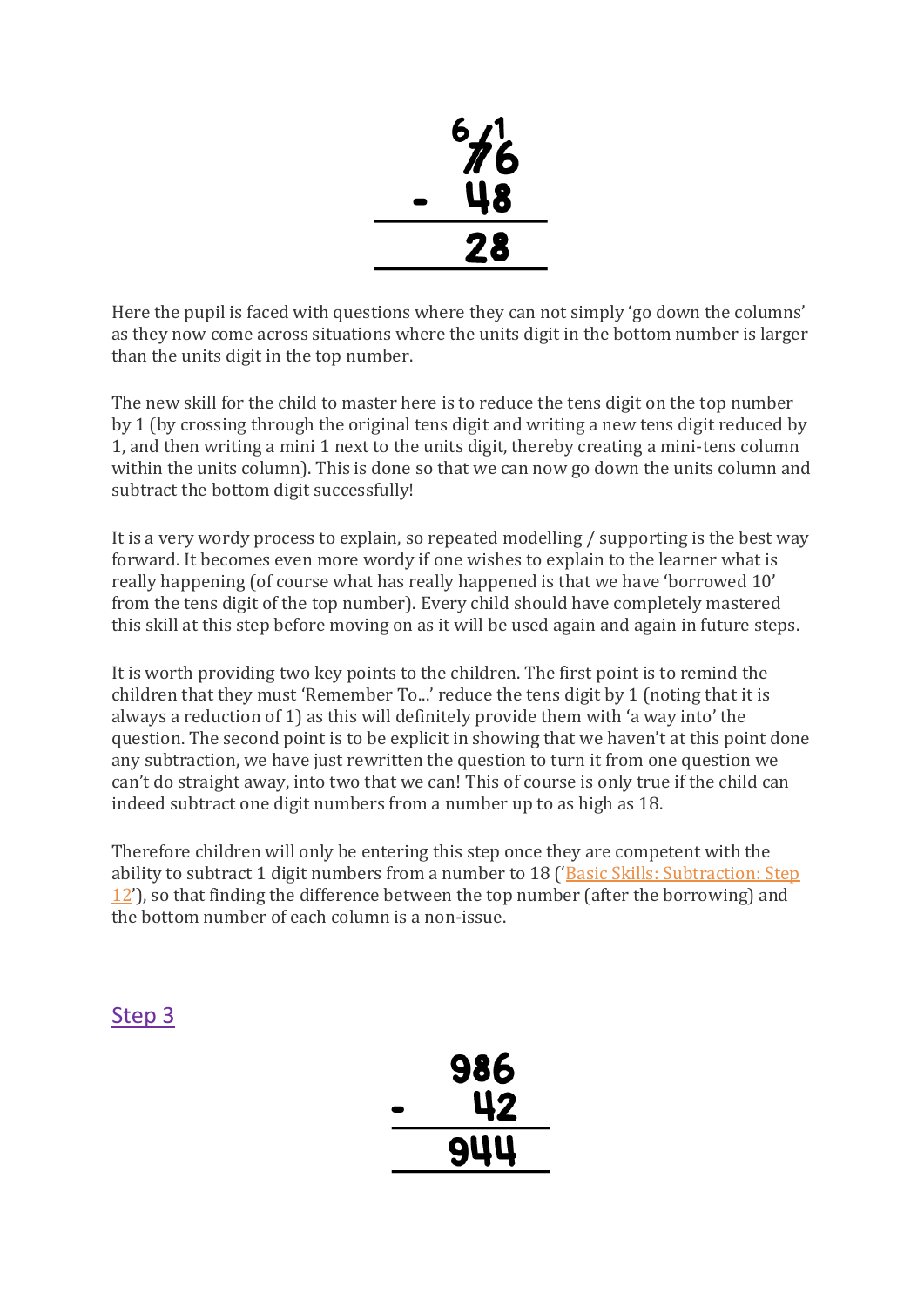Here, the hundreds column is used for the first time with a Column Method for subtraction. To isolate the new skill of coping with the hundreds column we retreat to questions where no borrowing is required.

Typically, children will spend little time at this step as there is virtually no new learning.

### Step 4



Here the pupil is again faced with questions where they can not simply 'go down the columns', as they come across situations where 'borrowing' is required. There is a miniline of progression at this step:

- We begin with a 3 digit number on the top, where just the units digit in the bottom number is larger than the units digit in the top number. This is identical to [Step 2,](https://app.bigmaths.com/framework/skills-step/294) except with a hundreds digit to simply drop into the answer.
- Once comfortable with the above step, progress to questions where just the tens digit in the bottom number is larger than the tens digit in the top number. The new skill for the child to master here is to reduce the hundreds digit on the top number by 1 (by crossing through the original hundreds digit and writing a new hundreds digit reduced by 1, and then writing a mini 1 next to the tens digit thereby creating a 2 digit number within the tens column). This is done so that we can now go down the tens column and subtract the bottom digit successfully!
- Finally children progress to questions where *both* the units digit *and* the tens digit of the top number require borrowing in order for the bottom digit to be successfully subtracted. It is worth highlighting here that the 'borrowed 1' from the hundreds column is written next to the new digit in the tens column, rather than the crossed out original digit (see example shown).

Again, it is worth being explicit with the pupils regarding the key skill of reducing the next digit along (i.e. to the left) by 1 (always 1) as 'a way into' the question.

Bearing in mind the 'borrowed 1s' are actually either hundreds or tens and not ones at all, we can see that the high-understanding conversation with pupils soon becomes convoluted and confusing . However, once the skill of 'borrowing' is mastered, it is mastered for life. This mastery leaves the learner equipped to succeed with a written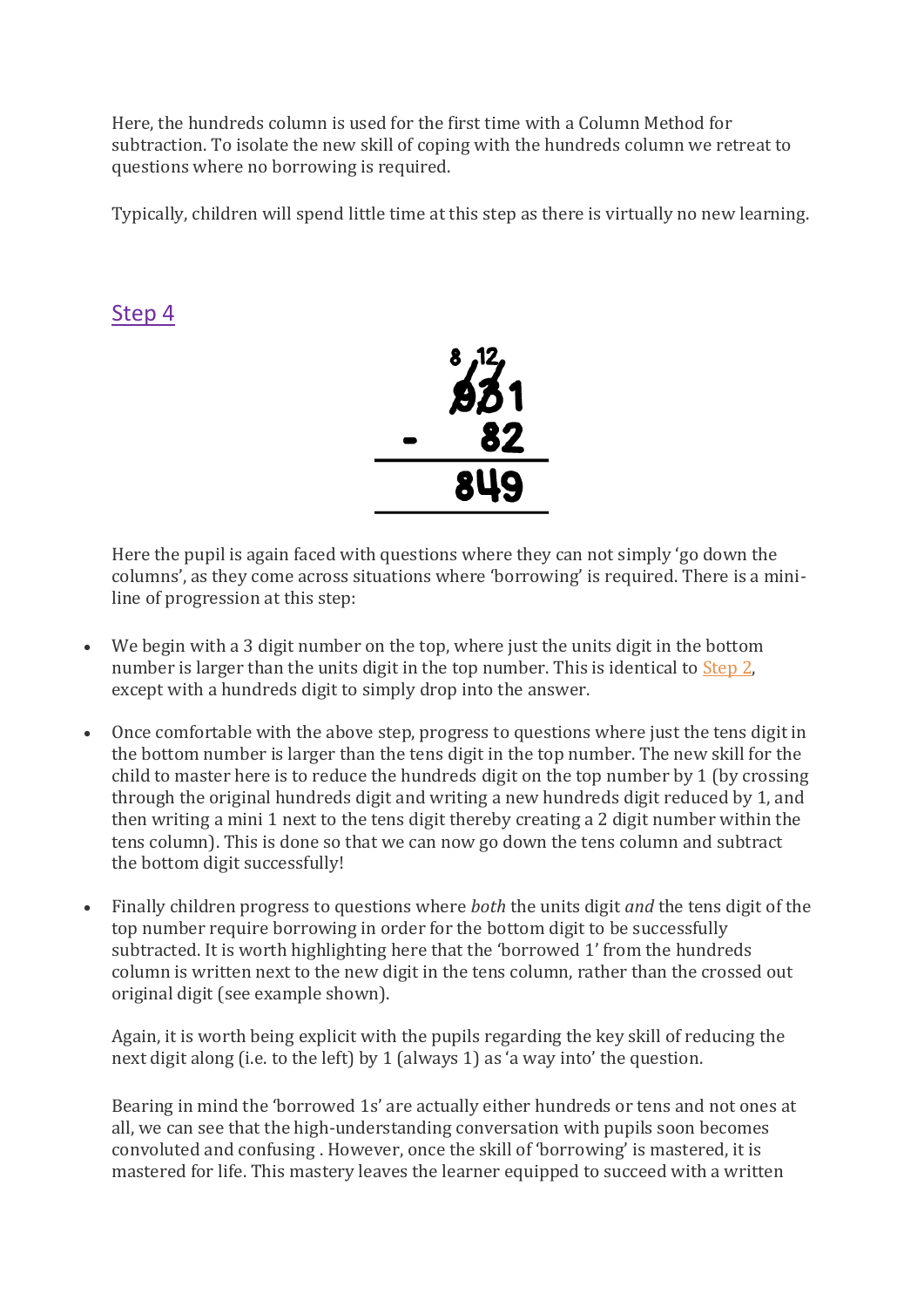method for subtracting all manor of numbers. This is why progression up the remainder of this progress drive can now be a rapid journey.

## Step 5



Here we use the hundreds column for both numbers for the first time. To begin with, we can retreat to questions where no borrowing is required.

Where children can actually see the question and if no borrowing is required, then it is also productive to expect children to solve it mentally by going down the columns. This is also true for many of the next steps where the same conditions apply. This is not in contradiction to the progression of Mental-Methods we are continuing with in CLIC because this method will not equip us for success where borrowing is required.

If children have the ability to just say the answer without needing to write it down, then it is common sense to acknowledge that.

It is also useful to extend this step into the subtraction of amounts involving money (e.g. £6.45 - £3.13) and then other measures. Then, place these questions into real life scenarios (Outer Numeracy).

Increase the challenge of this step by progressing through the same mini-steps detailed at [Step 4.](https://app.bigmaths.com/framework/skills-step/296)

Just to recap, these are:

Increasing the amount of 'borrowing' required. Increasing the number of digits in the number being subtracted. Moving into the context of measures by 'swapping the thing' (the constant use of '[Swapping the Units](https://app.bigmaths.com/framework/progress-drive/12)'). Moving the context into real life scenarios (Outer Numeracy). Challenging children to solve mentally if no 'borrowing' is required. Giving children questions that are already set up in columns, and then questions where they need to set up the question themselves.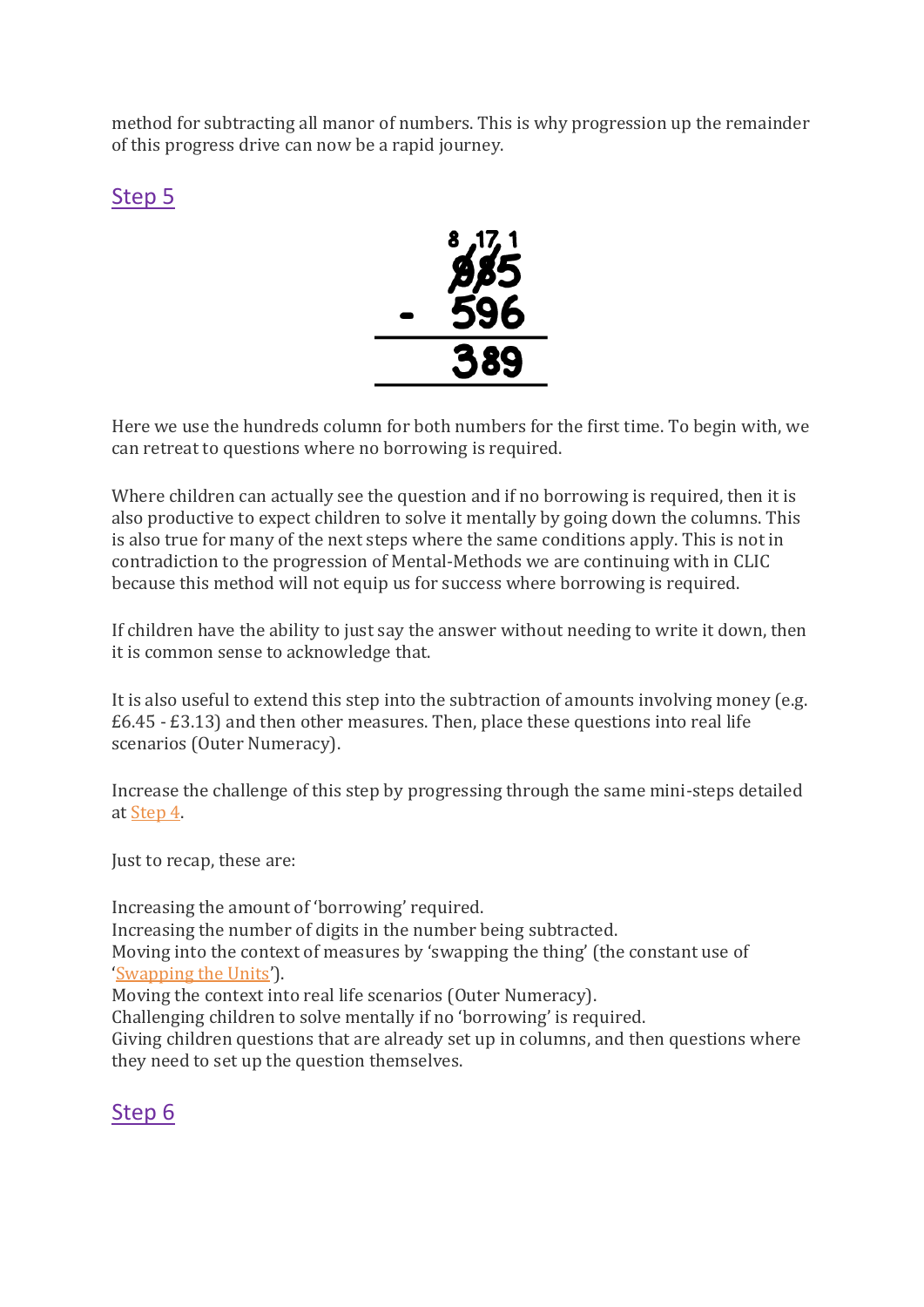

There is very little new learning at this step, but it deserves recognition on its own because we introduce a 4d number for the first time with column subtraction. Initially, subtract a 2d number from it before progressing to a 3d number.

The same lines of progression within the step (see  $Step 4$  and  $Step 5$ ) should be followed.

Just to recap, these are:

Increasing the amount of 'borrowing' required. Increasing the number of digits in the number being subtracted. Moving into the context of measures by 'swapping the thing' (the constant use of '[Swapping the Units](https://app.bigmaths.com/framework/progress-drive/129)').

Moving the context into real life scenarios (Outer Numeracy).

Challenging children to solve mentally if no 'borrowing' is required.

Giving children questions that are already set up in columns, and then questions where they need to set up the question themselves.

### Step 7



Again, there is very little new learning here, we simply acknowledge the introduction of subtracting a 4d number for the first time. As before, the same lines of progression within this step (see [Step 4](https://app.bigmaths.com/framework/skills-step/296) and [Step 5\)](https://app.bigmaths.com/framework/skills-step/297) should be followed.

Just to recap, these are:

Increasing the amount of 'borrowing' required. Increasing the number of digits in the number being subtracted.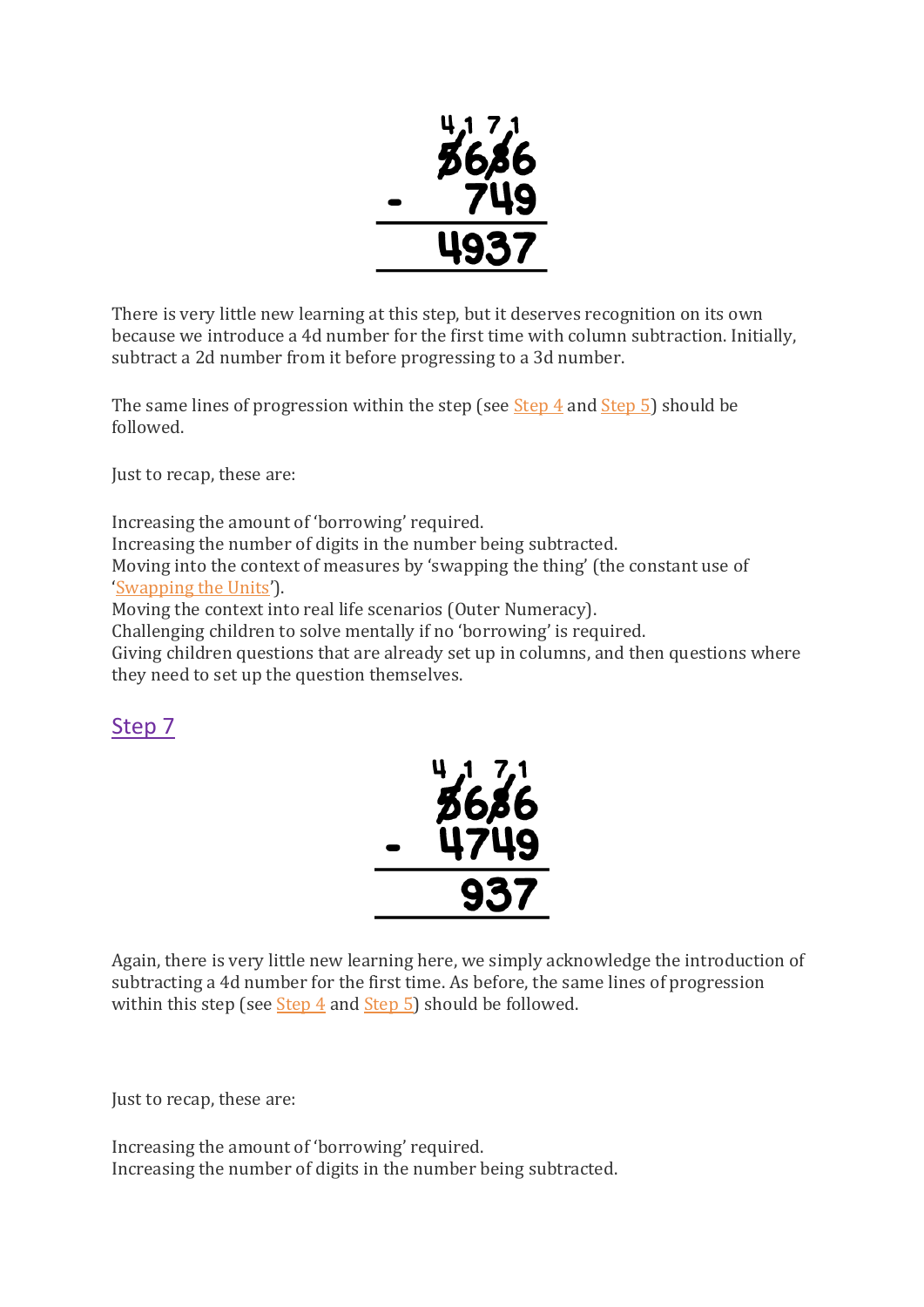Moving into the context of measures by 'swapping the thing' (the constant use of '[Swapping the Units](https://app.bigmaths.com/framework/progress-drive/12)').

Moving the context into real life scenarios (Outer Numeracy).

Challenging children to solve mentally if no 'borrowing' is required.

Giving children questions that are already set up in columns, and then questions where they need to set up the question themselves.

## Step 8



There is very little new learning at this step, but it deserves recognition on its own because we introduce a 5d number for the first time with column subtraction.

The same lines of progression within the step (see [Step 4](https://app.bigmaths.com/framework/skills-step/296) and [Step 5\)](https://app.bigmaths.com/framework/skills-step/297) should be followed.

Just to recap, these are:

- Increasing the amount of 'borrowing' required.
- Increasing the number of digits in the number being subtracted.
- Moving into the context of measures by 'swapping the thing' (the constant use of '[Swapping the Units](https://app.bigmaths.com/framework/progress-drive/12)').
- Moving the context into real life scenarios (Wider Maths).
- Challenging children to solve mentally if no 'borrowing' is required.
- Giving children questions that are already set up in columns, and then questions where they need to set up the question themselves.

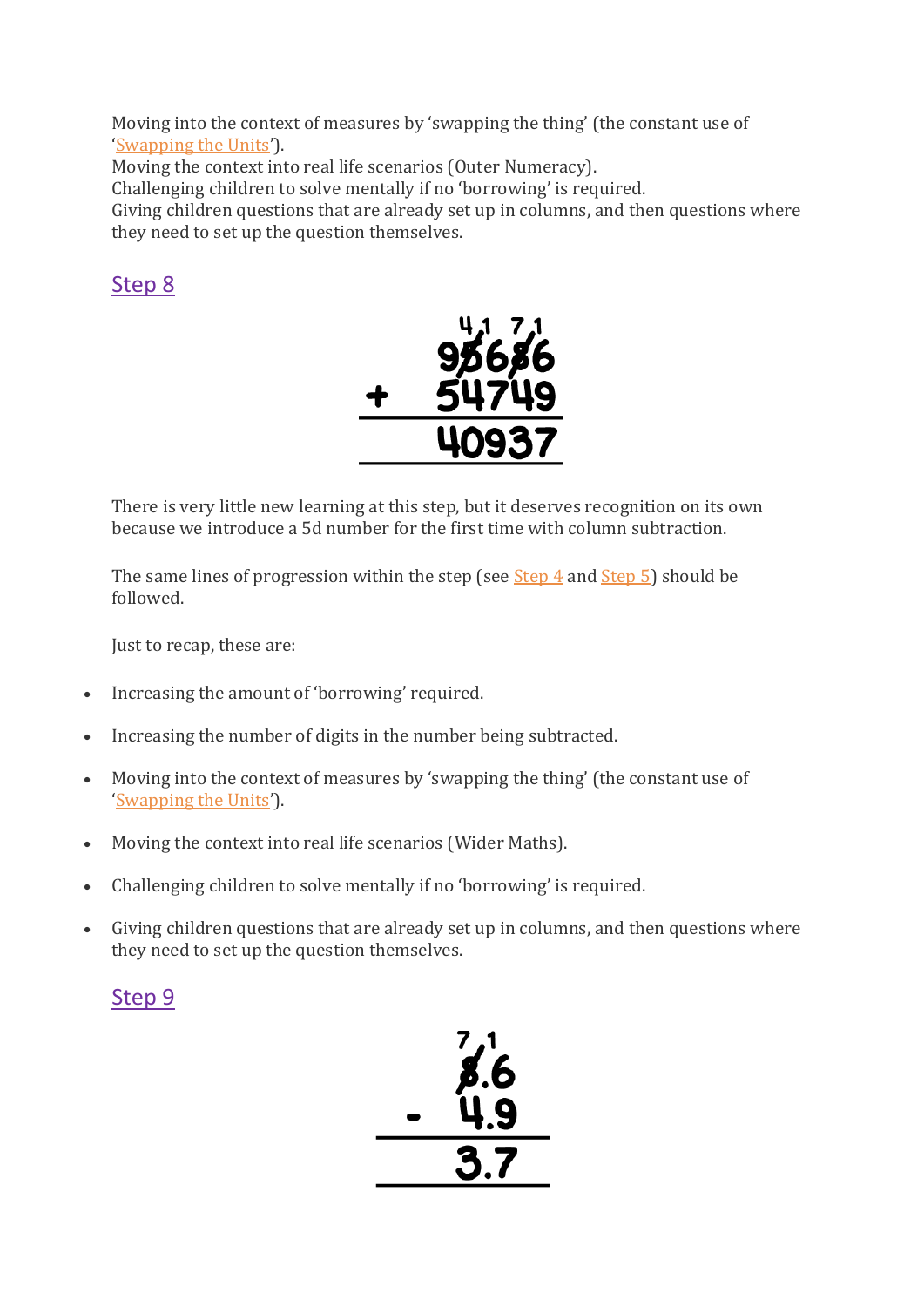As children are totally comfortable with 'tenths' at this stage of their journey, and because they can already 'do' column method subtraction, there is little new challenge as we move into subtracting with decimals for the first time.

The same mini-steps of progression apply except here we can also increase the size of the whole number ahead of the decimal place.

Just to recap, these are:

Increasing the amount of 'borrowing' required. Increasing the number of digits in the number being subtracted. Moving into the context of measures by 'swapping the thing' (the constant use of '[Swapping the Units](https://app.bigmaths.com/framework/progress-drive/12)'). Moving the context into real life scenarios (Outer Numeracy). Challenging children to solve mentally if no 'borrowing' is required. Giving children questions that are already set up in columns, and then questions where they need to set up the question themselves.

### Step 10



As children are totally comfortable with 'hundredths' at this stage of their journey, and because they can already 'do' column method subtraction, there is little new challenge as we move into subtracting with 2 decimal places for the first time.

The same mini-steps of progression apply – with a particular emphasis on relating to the subtraction of money.

Just to recap, these are:

Increasing the amount of 'borrowing' required. Increasing the number of digits in the number being subtracted. Moving into the context of measures by 'swapping the thing' (the constant use of '[Swapping the Units](https://app.bigmaths.com/framework/progress-drive/12)'). Moving the context into real life scenarios (Outer Numeracy). Challenging children to solve mentally if no 'borrowing' is required. Giving children questions that are already set up in columns, and then questions where

they need to set up the question themselves.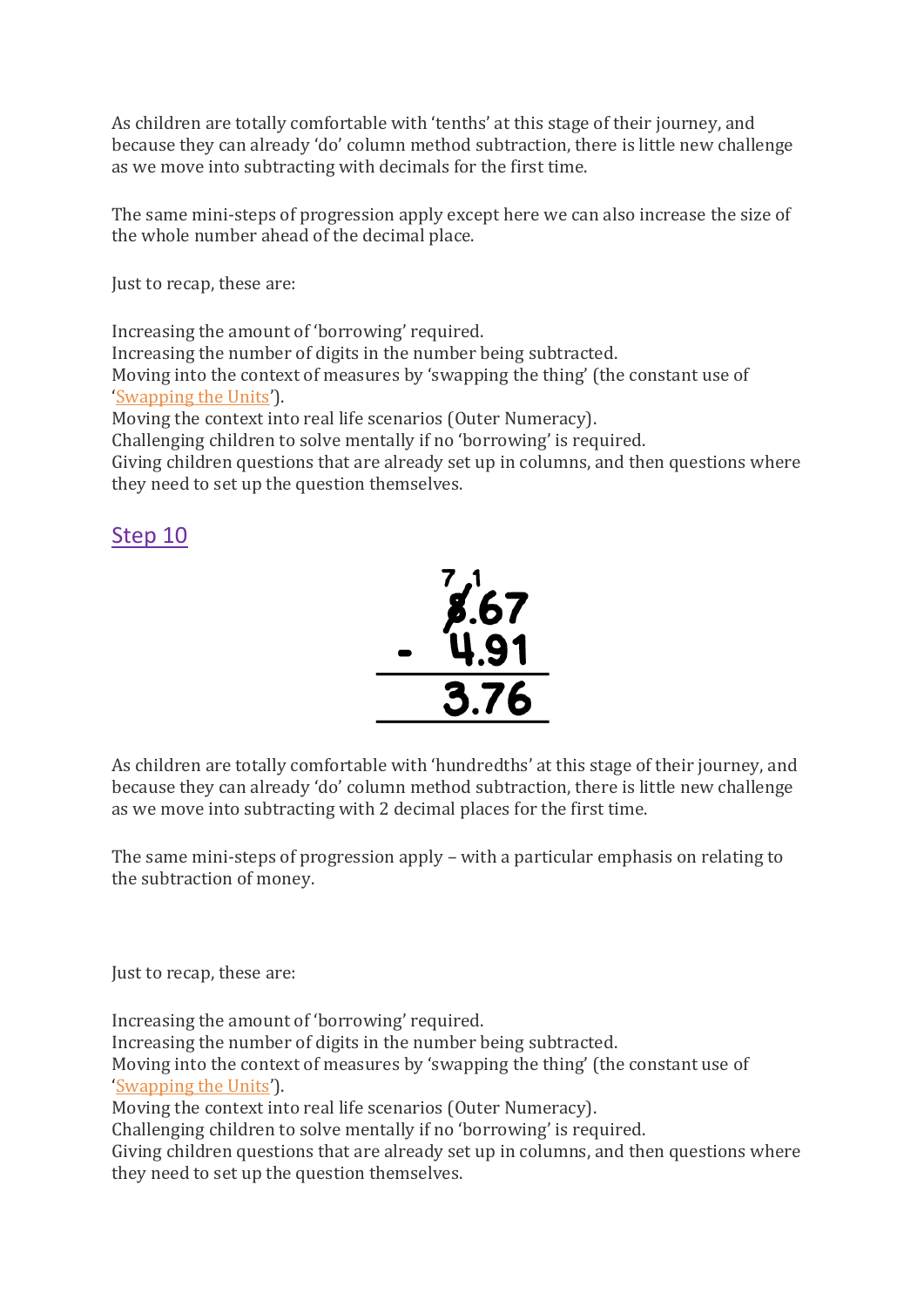## Step 11



There is little new challenge as we move into subtracting with 3 decimal places for the first time because children are already familiar with 'thousandths'.

The same mini-steps of progression apply – with a particular emphasis on relating to the subtraction of units of measure involving thousandths such as Kg and Km.

Just to recap, these are:

Increasing the amount of 'borrowing' required.

Increasing the number of digits in the number being subtracted.

Moving into the context of measures by 'swapping the thing' (the constant use of '[Swapping the Units](https://app.bigmaths.com/framework/progress-drive/12)').

Moving the context into real life scenarios (Outer Numeracy).

Challenging children to solve mentally if no 'borrowing' is required.

Giving children questions that are already set up in columns, and then questions where they need to set up the question themselves.

### Step 12



As with the [Equivalent Addition](https://app.bigmaths.com/framework/skills-step/162) step, it is useful to begin with questions where the numbers to be subtracted are already in the correct columns (e.g. a 1dp number being subtracted from a 2dp number).

This provides a visual image of the issue that there are different amounts of decimal places. Initially learners can be asked to write in a zero where there is no hundredths digit on the 1dp number. After a few questions like this, the need to write in the zero